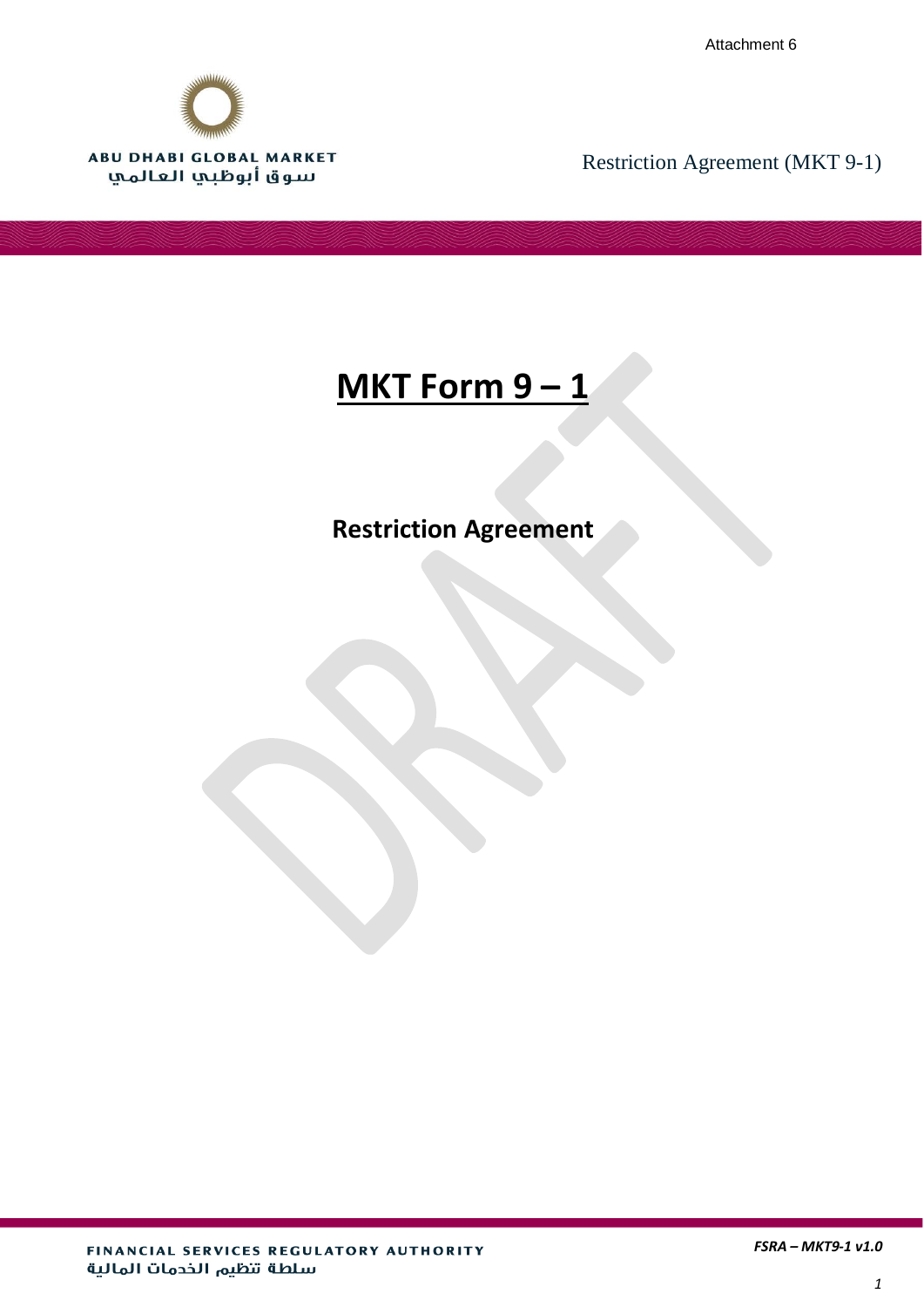

## **1 Restriction Agreement**

### **RESTRICTION AGREEMENT**

Each of the parties listed in:

- Item 1 of the Schedule (the "Listed Entity");
- Item 2 of the Schedule (the "Holder"); and
- Item 3 of the Schedule (the "Controller),

agree as follows:

### **INTRODUCTION**

- A. The Listed Entity intends to issue, or has issued, Restricted Securities to the Holder. The Holder has agreed to hold the Restricted Securities on the terms set out in this agreement.
- B. It is a condition to the issue of the Restricted Securities that the Listed Entity and Holder comply with this agreement. This Restriction Agreement is entered into for the purpose of complying with MKT Rule 9.6.2.
- C. It is acknowledged by the parties that the admission of Securities to the Official List, or continued admission of Securities to the Official List, is conditional on the provision of this Restriction Agreement.

### **Agreement**

### **Restriction Agreements**

- 1. During the Restriction Period, the Holder must not:
	- (a) dispose of, or agree or offer to dispose of, the Restricted Securities;
	- (b) create, or agree or offer to create, any interest in the Restricted Securities; or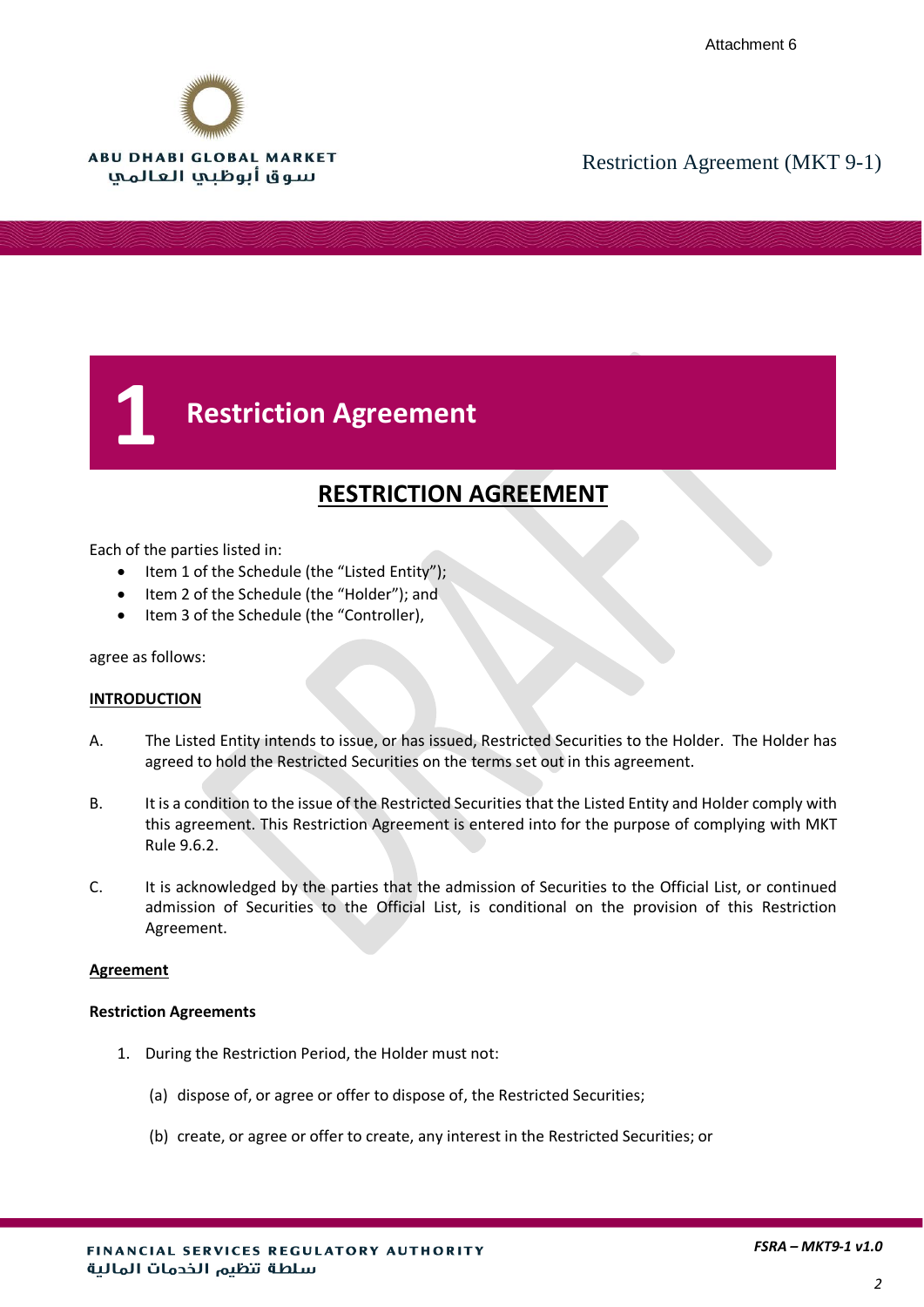

(c) do, or omit to do, any act if the act or omission would have the effect of transferring effective ownership or control of the Restricted Securities,

except as permitted in MKT, or by the FSRA in writing, and anything done in contravention of this clause is not binding on, and will not be recognised as legally effective by, the Listed Entity or the FSRA.

- 2. During the Restriction Period, a Controller must not:
	- (a) dispose of, or agree or offer to dispose of, the Controller interests (as set out Item 7 of the Schedule);
	- (b) create, or agree or offer to create, any interest in the Controller interests;
	- (c) do, or omit to do, any act if the act or omission would have the effect of transferring effective ownership or control of the Controller interests,

except as permitted in MKT or by the FSRA in writing, and anything done in contravention of this clause is not binding on, and will not be recognised as legally effective by, the Listed Entity or the FSRA.

3. The Holder agrees that the Restricted Securities are subject to Clauses 1 and 2 above, for the Restriction Period set out in this Restriction Agreement.

#### **Warranties**

- 4. If Item 3 of the Schedule is completed, the Holder and each Controller warrant that:
	- (a) the Holder has only the Controllers that are set out in Item 3 of the Schedule, and that the Controller interests are as set out in Item 7 of the Schedule;
	- (b) there are no other Controllers or Controller interests; and
	- (c) the Holder and each Controller have provided the FSRA and the Listed Entity with all information necessary for each to properly form an opinion about who is a Controller of the Holder and therefore who is required to execute this Restriction Agreement.
- 5. If Item 3 of the Schedule is not completed (or marked 'N/A' or 'Nil', or equivalent), the Holder warrants that:
	- (a) if the Holder is one or more individuals, they are the legal and beneficial owner of the Restricted Securities;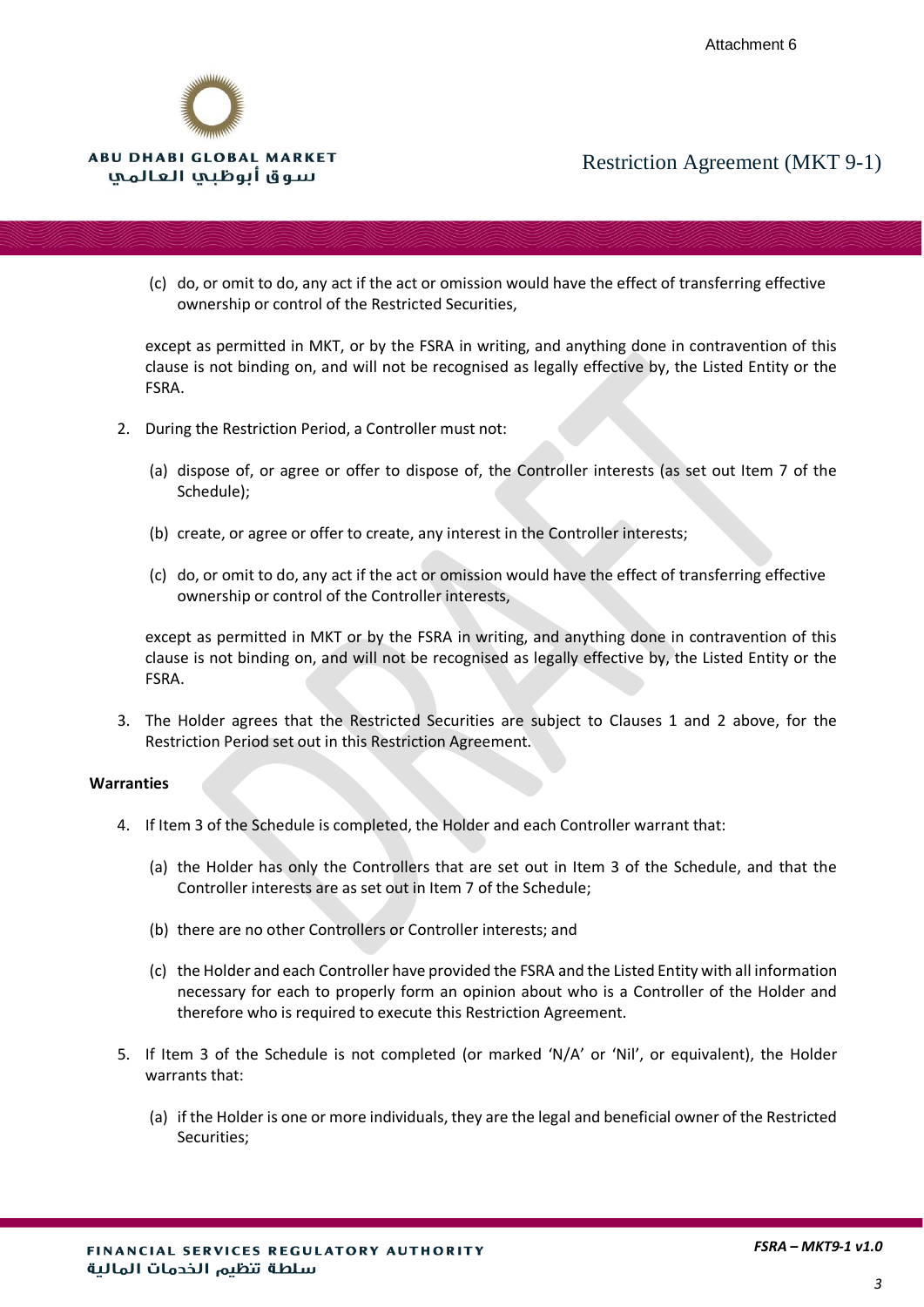

- (b) if the Holder is not one or more individuals, the Holder has no Controller; and
- (c) the Holder has provided the FSRA, and the Listed entity, with all the information necessary to properly form an opinion that the Holder falls within either (a) or (b) above.
- 6. If Item 8 of the Schedule is completed, the Holder warrants that:
	- (a) full particulars of the interests which have been created over the Restricted Securities are set out in Item 8;
	- (b) apart from those interests, the Holder has not done, or omitted to do, any act which would breach Clause 1 if done or omitted during the Restriction Period; and
	- (c) a release of those interests is attached to this Restriction Agreement.
- 7. If Item 8 of the schedule is not completed (or marked 'N/A' or 'Nil', or equivalent), the Holder warrants that the Holder has not created, or agreed to create, any interests over the Restricted Securities.
- 8. If Item 9 of the schedule is completed, the Holder and each Controller warrant that:
	- (a) full particulars of the interests which have been created over the Restricted Securities are set out in Item 9;
	- (b) apart from those interests, the Controller has not done, or omitted to do, any act which would breach Clause 2 if done or omitted during the Restriction Period; and
	- (c) a release of those interests is attached to this Restriction Agreement.
- 9. If Item 9 of the schedule is not completed (or marked 'N/A' or 'Nil', or equivalent), the Holder and each Controller warrant that the Controller has not created, or agreed to create, any interests over the Controller interests.
- 10. A breach of any of these warranties is a breach of this Restriction Agreement.

#### **Consequence of breaching this Restriction Agreement**

- 11. If the Holder or a Controller breach this Restriction Agreement:
	- (a) the Holder and each Controller must immediately take the steps necessary to rectify the breach;
	- (b) the Listed Entity must immediately take the steps necessary to enforce the Restriction Agreement;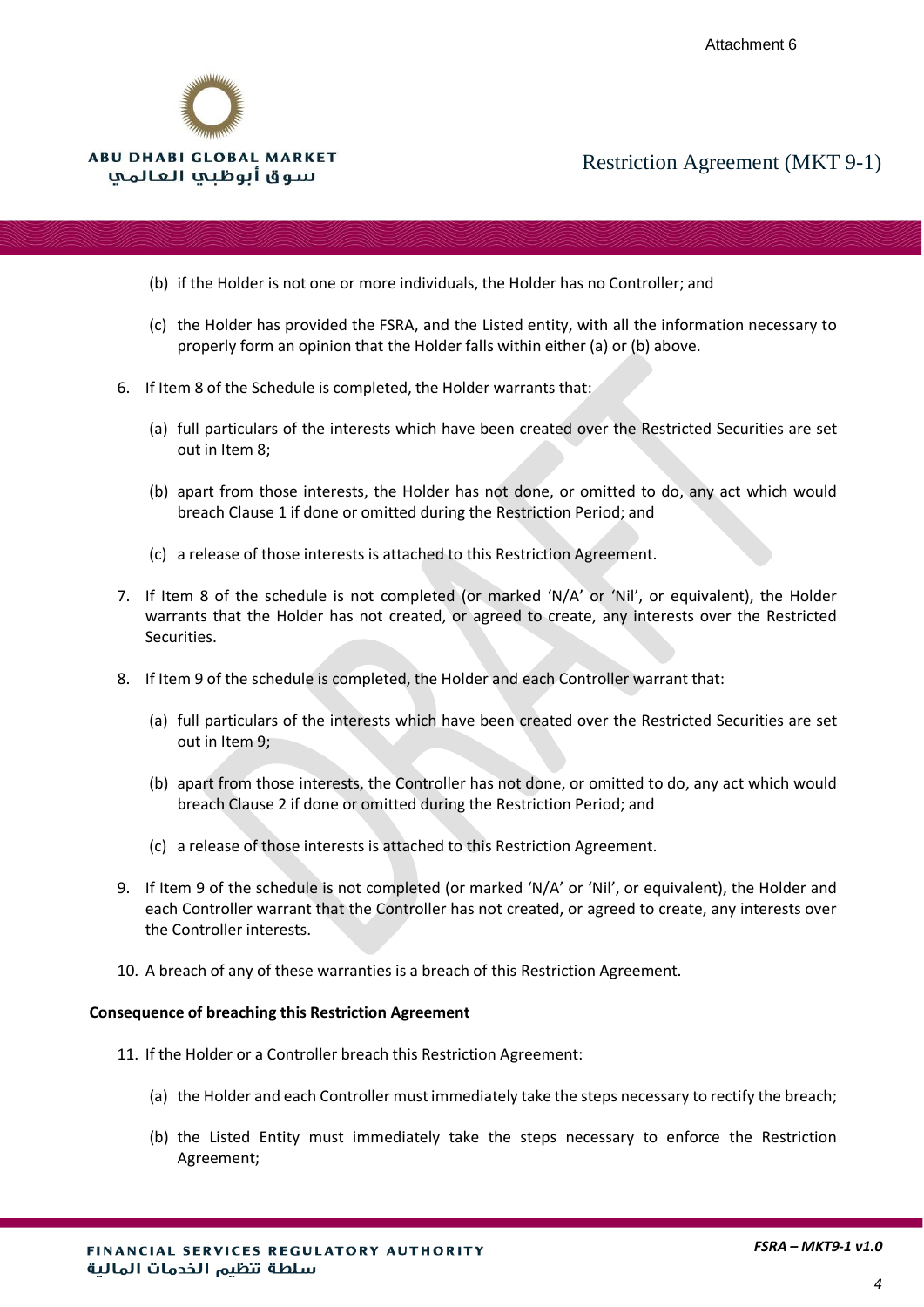

- (c) the Listed Entity must refuse to acknowledge (including, without limitation, to register any transfer) any disposal of any of the Restricted Securities in breach of this Restriction Agreement; and
- (d) the Holder of the Restricted Securities will cease to be entitled to any dividends or distributions, or to exercise any voting rights, in respect of the Restricted Securities for so long as the breach of this Restriction Agreement continues.

### **Amendment**

12. This Restriction Agreement must not be terminated, changed or waived, without the FSRA's written consent.

### **Counterparts**

13. This Restriction Agreement may be executed in any number of counterparts, and this has the same effect as if the signatures on the counterparts were on a single copy of this Restriction Agreement. Without liming the foregoing, if the signatures on behalf of one party are on different counterparts, this shall be taken to be, and have the same effect as, signatures on the same counterpart and on a single copy of this deed.

### **Jurisdiction**

14. The laws of the Abu Dhabi Global Market (ADGM) apply to this Restriction Agreement. The parties to this Restriction Agreement submit to the exclusive jurisdiction of the courts of ADGM.

### **Definitions and Interpretation**

In this Restriction Agreement:

- A reference to a party includes its successors, personal representatives and transferees.
- The singular includes the plural and vice versa.
- Other words and expressions defined in the FSRA's MKT or GLO Rulebook's and/or the Financial Services and Markets Regulation 2015 (FSMR), and not in this Restriction Agreement, have the meanings given to them in MKT, GLO or FSMR.
- Every warranty or agreement (expressed or implied) in which more than one person joins, binds them individually and any combination of them as a group.